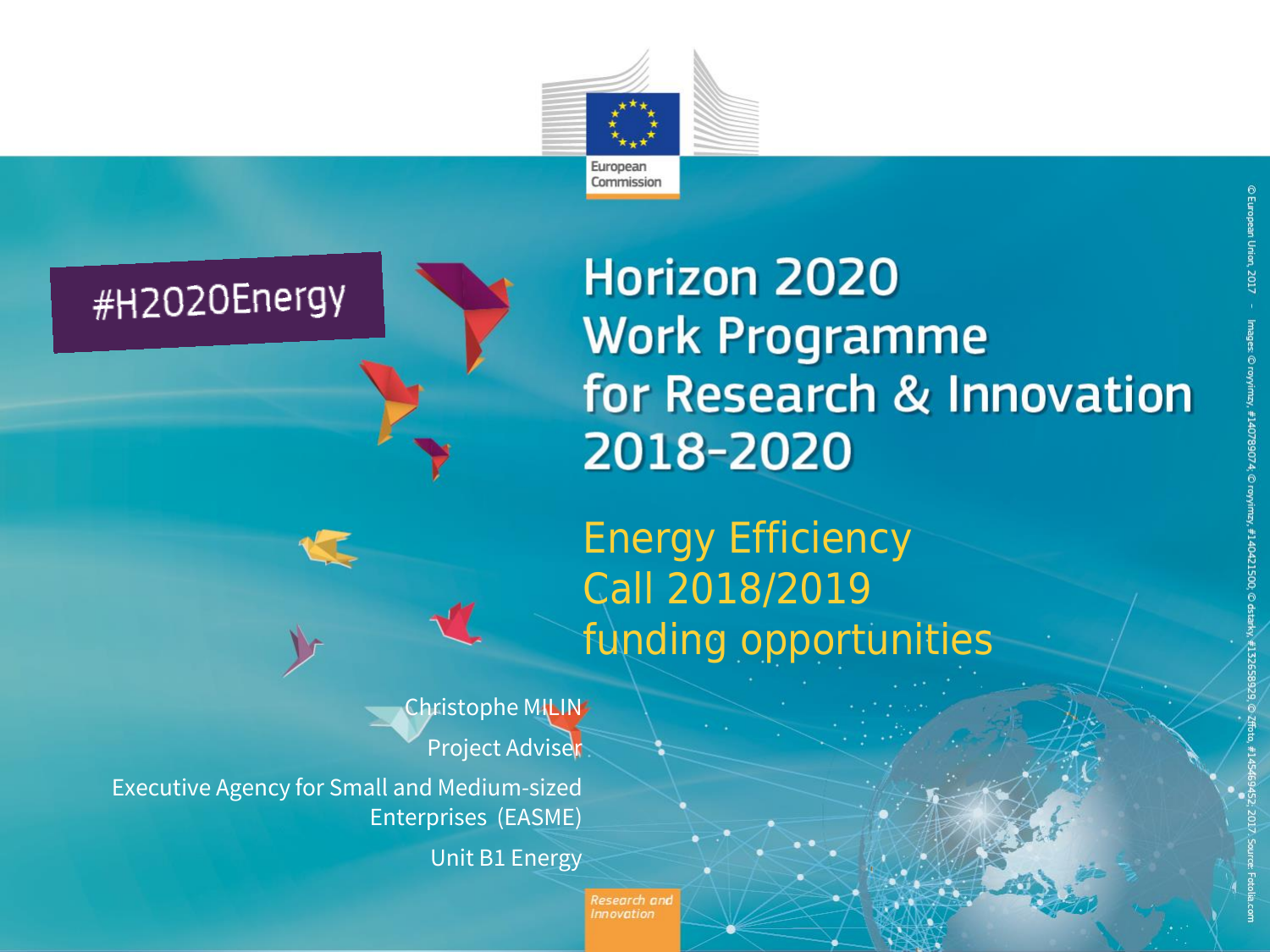## **LC-SC3-EE-2-2018-2019: "Integrated home renovation services"**

## • **Why?**

- Many project promoters lack the skills and capacity to set up, implement and finance ambitious sustainable energy projects
- In addition, many lack access to attractive and adequate financing products from the market

## • **How?**

- Create (or replicate) "integrated home renovation services", operational by the end of the action
- Cover the whole "customer journey": from technical and social diagnosis, technical offer, contracting of works, structuring and provision of finance, to the monitoring of works and quality assurance.
- Create more demand for holistic approaches as a result of improved offer by trustful market operators and better awareness from homeowners

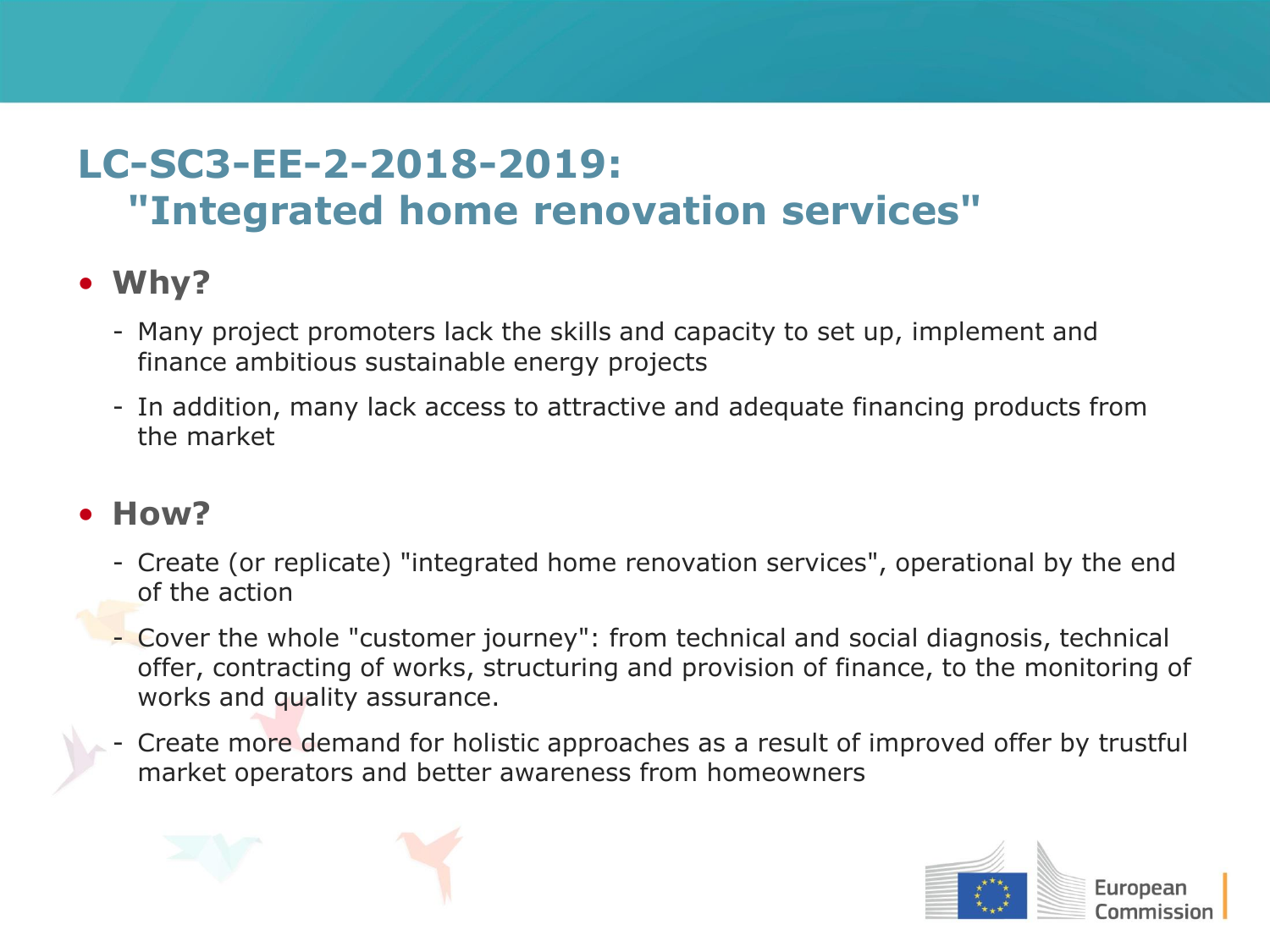## **LC-SC3-EE-2-2018-2019: "Integrated home renovation services"**

#### • **What?**

- Optimise the services required along the renovation process *(based on a thorough analysis of the local needs and actors in place)*,
- Reduce renovation costs and time on-site through standardised approaches *(e.g. optimized business processes, standardised contractual arrangements, branding of the proposed services, …)*,
- Mainstream innovative technical solutions adapted to the local context,
- Improve trust and awareness of homeowners towards such services,
- Help improve the legal and regulatory environments and
- Overall improve financing conditions for energy renovation.

## • **When?**

- Closing 4 September 2018

- **Closing**: 04 /09 /2018 **Budget**: EUR 7 million
- European Commission
- Proposals may be submitted by one single legal entity!
- EUR 0.5 1.5 million / project; funding rate 100% (CSA) Budget 2018: EUR 7 million; Budget 2019: EUR 10 million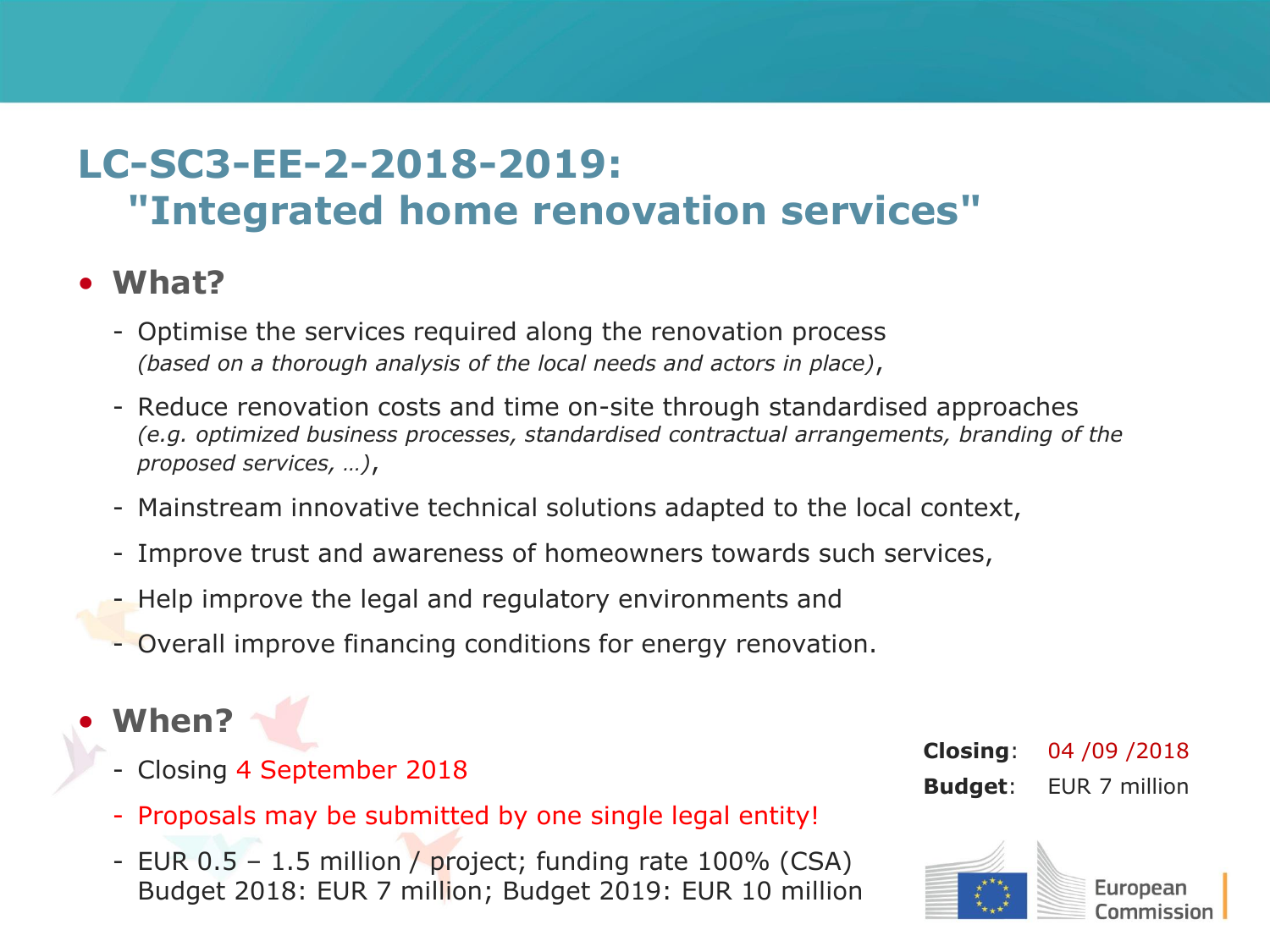## **LC-SC3-EE-11-2018-2019-2020: "Aggregation - Project Development Assistance"**

#### • **Why?**

- Energy efficiency projects are fragmented and still considered risky by investors and lenders
- EU support can help build confidence of market actors towards such investments and mobilize private finance

#### • **How?**

- Build technical, economic and legal expertise needed for project development
- Develop organisational innovations and minimise transaction costs
- Remove legal, administrative and other market barriers
- Aggregate (pooling, bundling) projects to reach critical size
- Mobilize private finance

## • **Sectors targeted?**

- Public and private buildings, industry and services, urban transport, existing infrastructures (street lighting, water/wastewater)

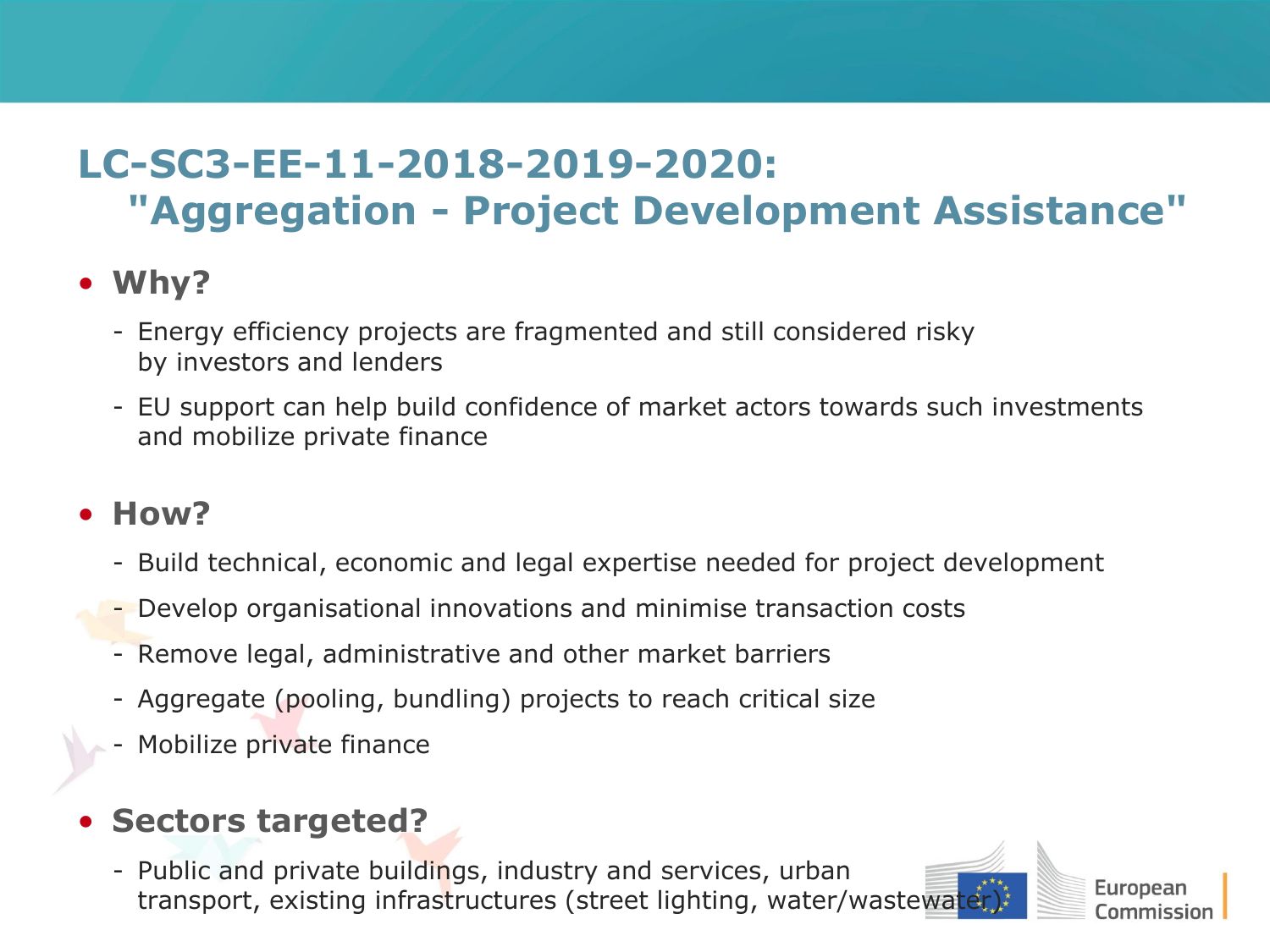## **LC-SC3-EE-11-2018-2019-2020: "Aggregation - Project Development Assistance"**

#### • **What?**

- Investments launched before end of the action
- At least 15 EUR investments triggered for every EUR of H2020 support (1:15)
- Exemplary/showcase dimension in their ambition *(i.e. reduced energy consumption and/or investment size)*
- Organisational innovation in financial engineering… *(e.g. on-bill financing schemes, guarantee funds, factoring funds)*
- … and/or mobilisation of investment programme *(e.g. bundling, pooling, stakeholder engagement)*
- $\overline{\phantom{a}}$  High degree of replicability  $+$  clear action plan to communicate experiences/results
- Build on the experiences from previous PDA projects

## • **When?**

- Closing 4 September 2018
- Proposals may be submitted by one single legal entity!
- EUR 0.5 1.5 million / project; funding rate 100% (CSA) Budget 2018: EUR 7 million; Budget 2019: EUR 6 million

**Closing**: 04 /09 /2018 **Budget**: EUR 7 million

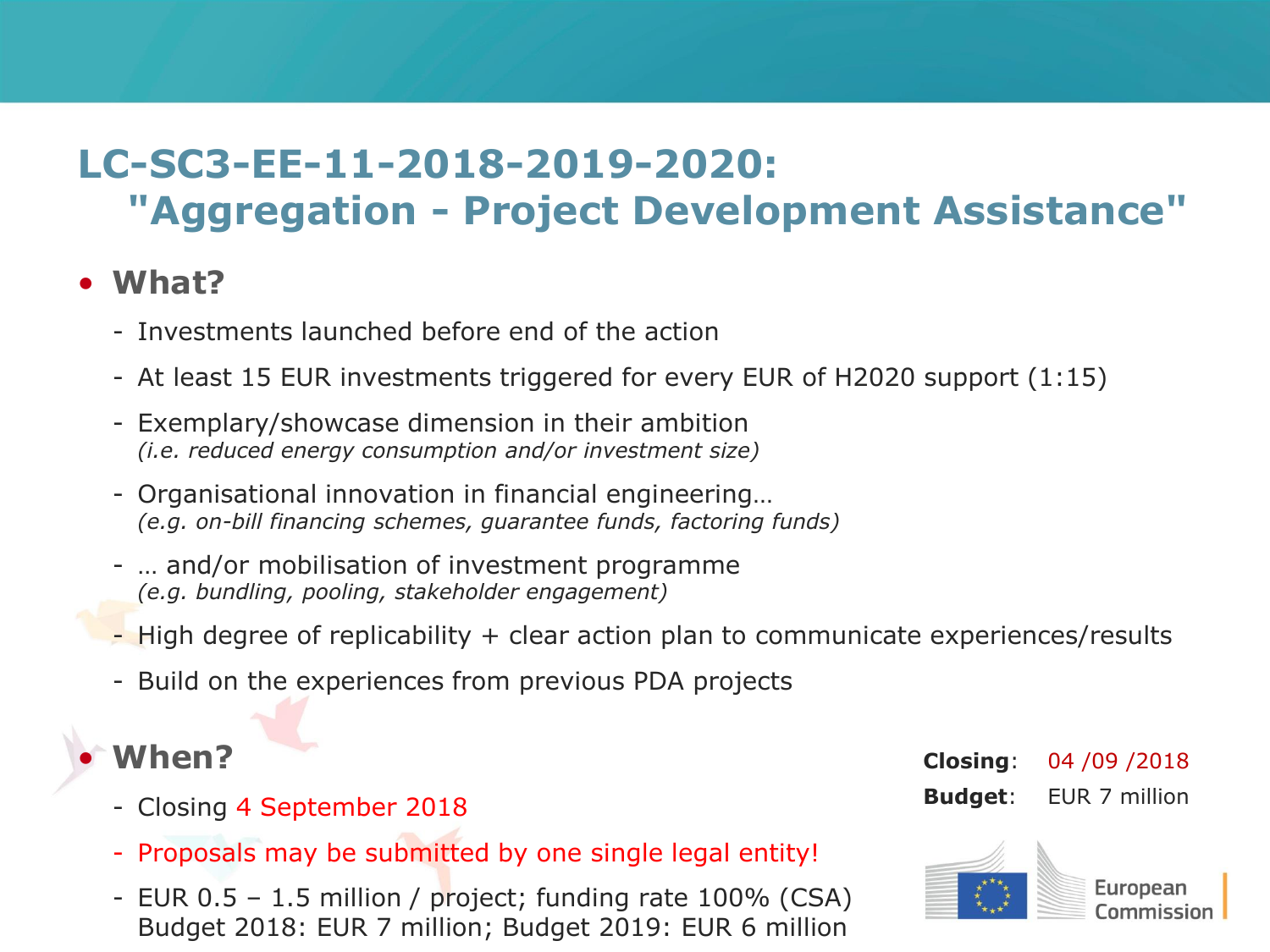## **ELENA in the H2020 new Work Programme (2018)**



**Budget in 2018?** EUR 35 m

**Size of investments? >** EUR 30 m

**Leverage ratio?**  20 for energy projects

**EU contribution?**  Max 90%

**How to apply?** No call: [elena@eib.org](mailto:elena@eib.org)

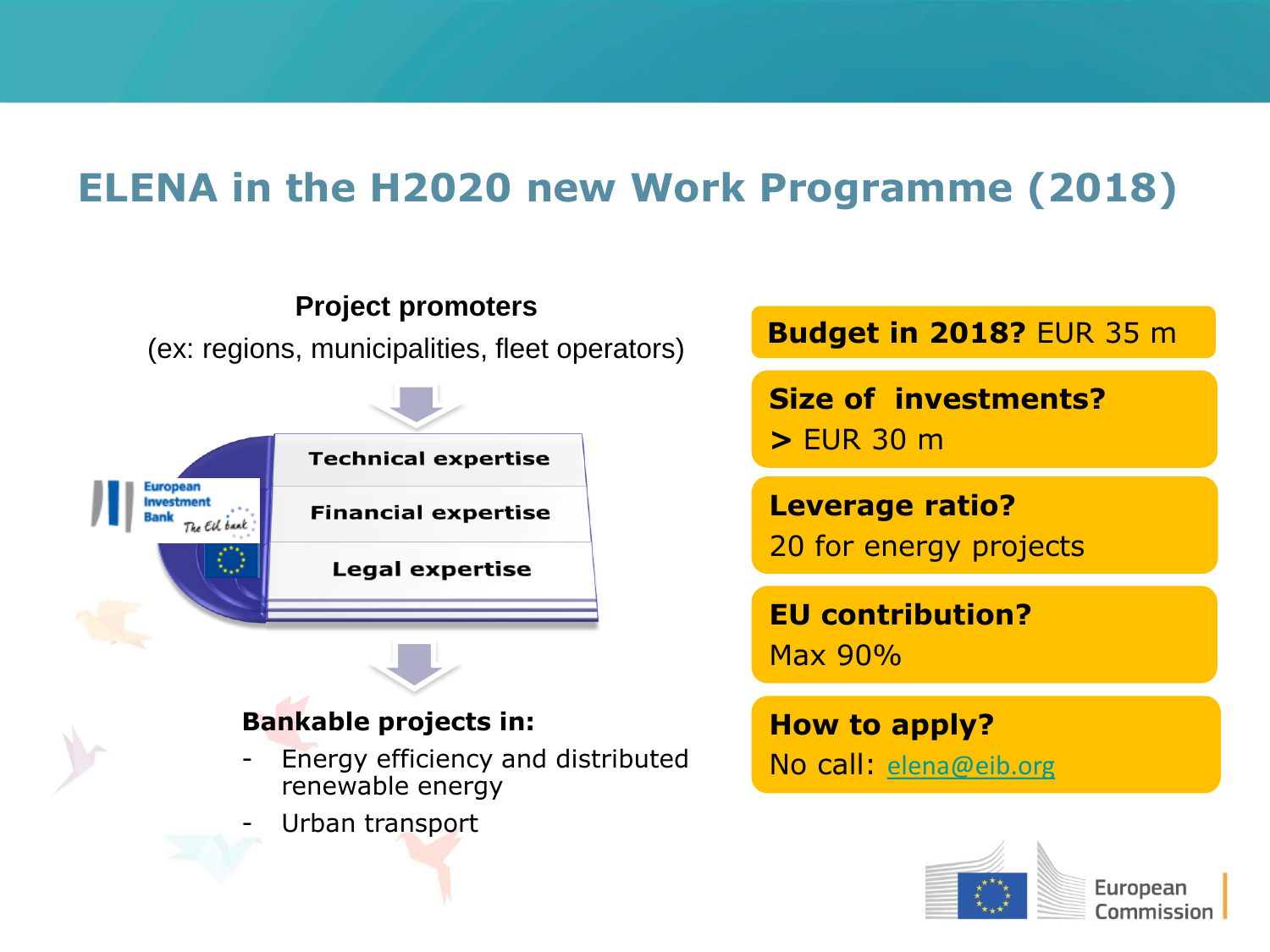## **EE-17-2019: European City facility**

**Closing**: 05 /02 /**2019 Budget**: EUR 11 million

#### • **Why?**

- Despite a tremendous potential, too few cities and communities in Europe succeed in developing and scaling up investment packages
- Lack of capacity and resources of Cities to transform long-term strategies (e.g. SECAP) into credible investment concepts

## • **How?**

- Set up/operation of a 'European City Facility' as an intermediary offering financial support and services to large number of cities and municipalities (or groupings) to:
- Develop innovative investment concepts (identification of the potential project pipeline, financing strategy, governance analysis, design of the process for launching investments, etc.)
- Within a limited period of time
- Via "cascade funding" (i.e. "lump sums")

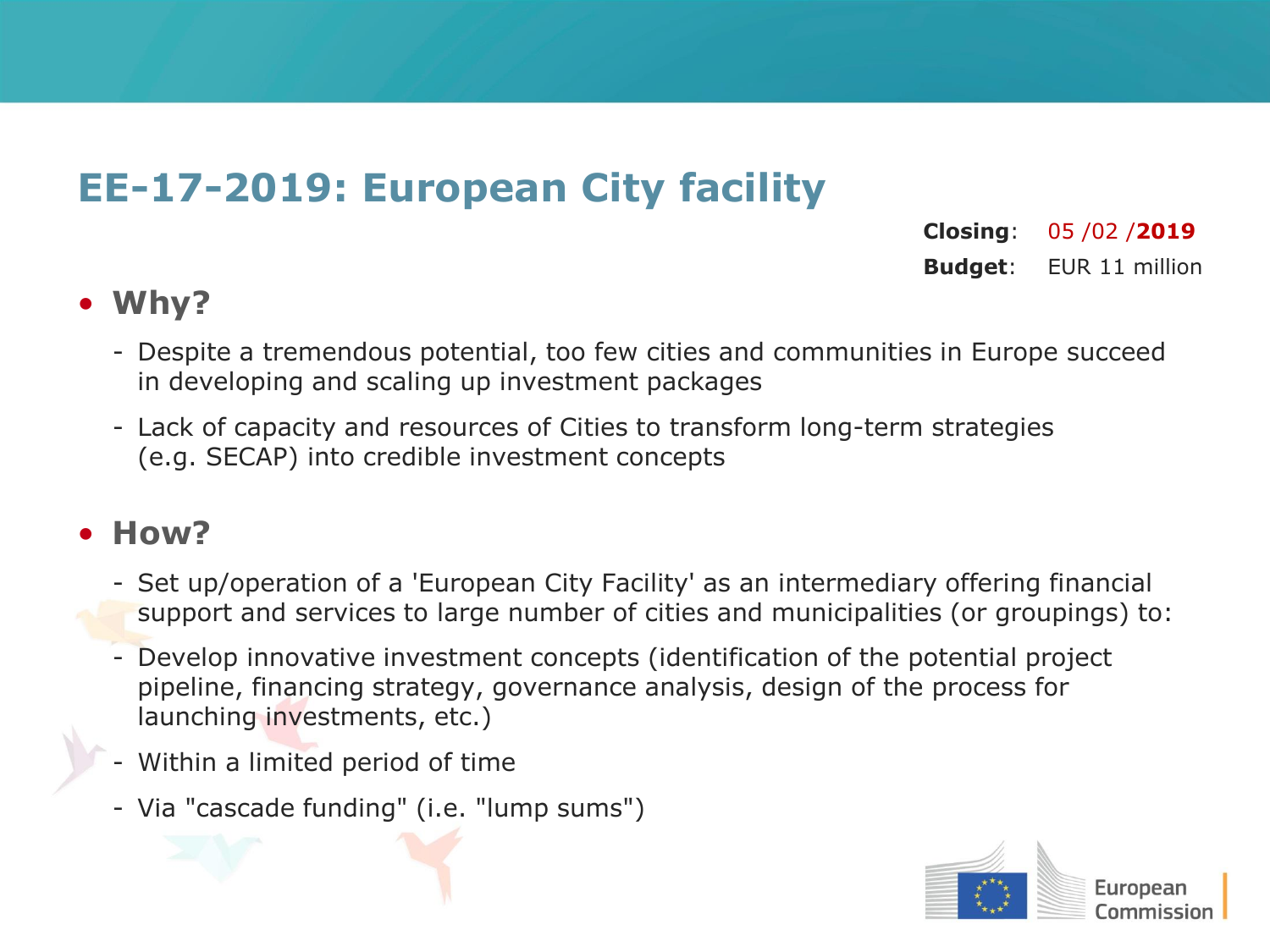#### **EE-16-2018-2019: Supporting public authorities to implement the Energy Union (CSA) Closing**: 04 /09 /2018

**Budget**: EUR 8 million

#### • **Why?**

- Local and regional public authorities have a crucial role in setting ambitious energy efficiency strategies and become energy transition leaders
- Focus on implementation and effective monitoring of concrete energy efficiency solutions and actions, to modernise and decarbonise the European economy

## • **How?**

experiences)

#### - **Support to local and regional public authorities**

*(enhanced coordination of different administrative levels; development of transition roadmaps with clear path towards 2050 targets; innovative ways to enable public engagement in the energy transition; deliver large-scale and action-oriented peer-to-peer learning programmes targeting cities and/or regions)*

#### - **Supporting the delivery of the Energy Efficiency Directive** (assisting Member States to fulfil their obligations under the Energy Efficiency Directive and supporting its efficient implementation taking into account existing effective practices and

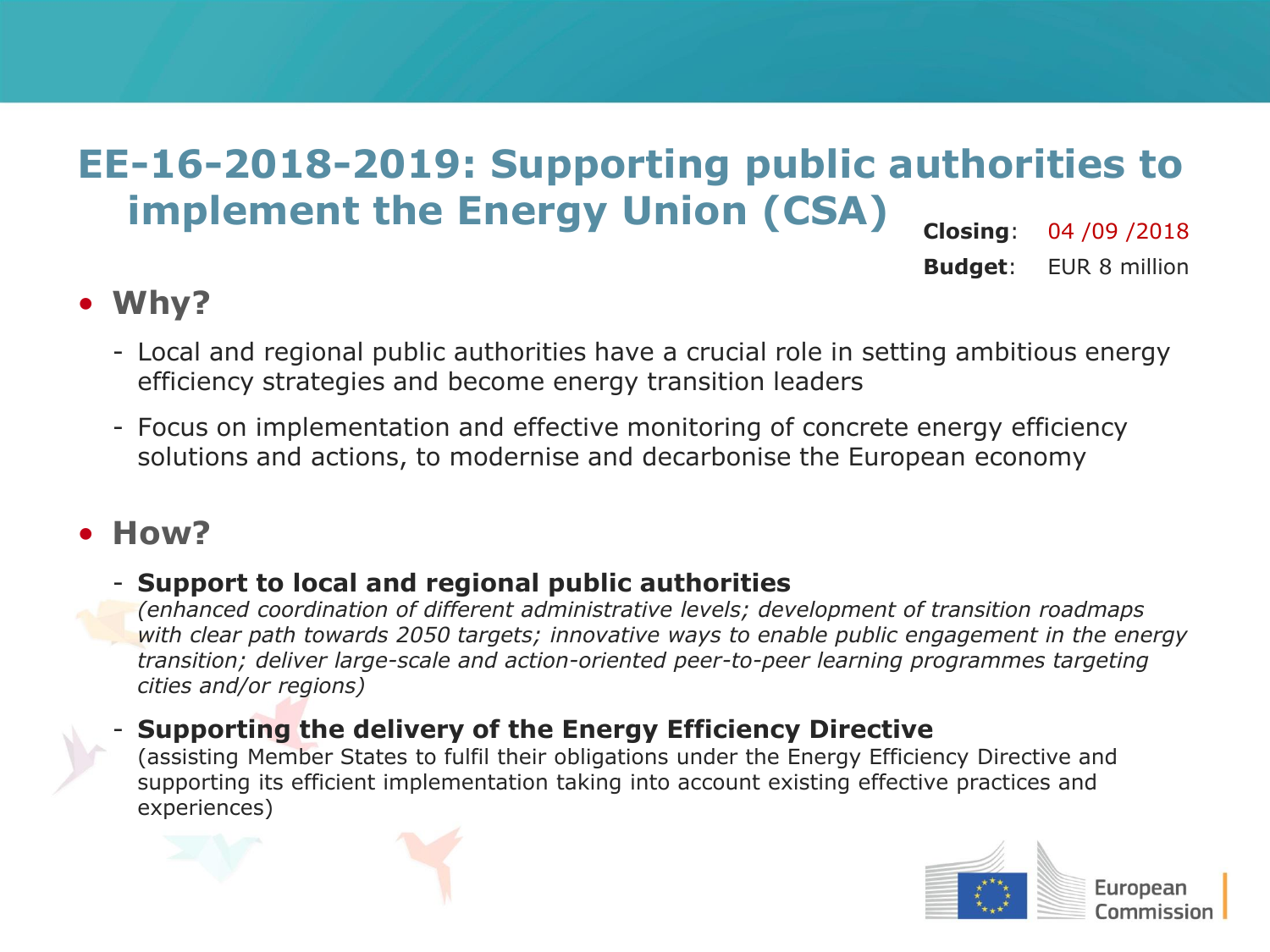## **See Also**

- LC-SC3-EE-9-2018-2019: **"Innovative financing for energy efficiency investments"**
- LC-SC3-EE-10-2018-2019-2020: **"Mainstreaming energy efficiency finance"**
- LC-SC3-EE-16-2018-2019-2020: **"Supporting public authorities to implement the Energy Union"**

## • **Horizon 2020 Work Programme 2018-2020**

<https://ec.europa.eu/programmes/horizon2020/en/h2020-section/secure-clean-and-efficient-energy>

<https://webcast.ec.europa.eu/horizon-2020-energy-info-days-capacity-building-public-authorities> <https://webcast.ec.europa.eu/horizon-2020-energy-info-days-financing-energy-efficiency>